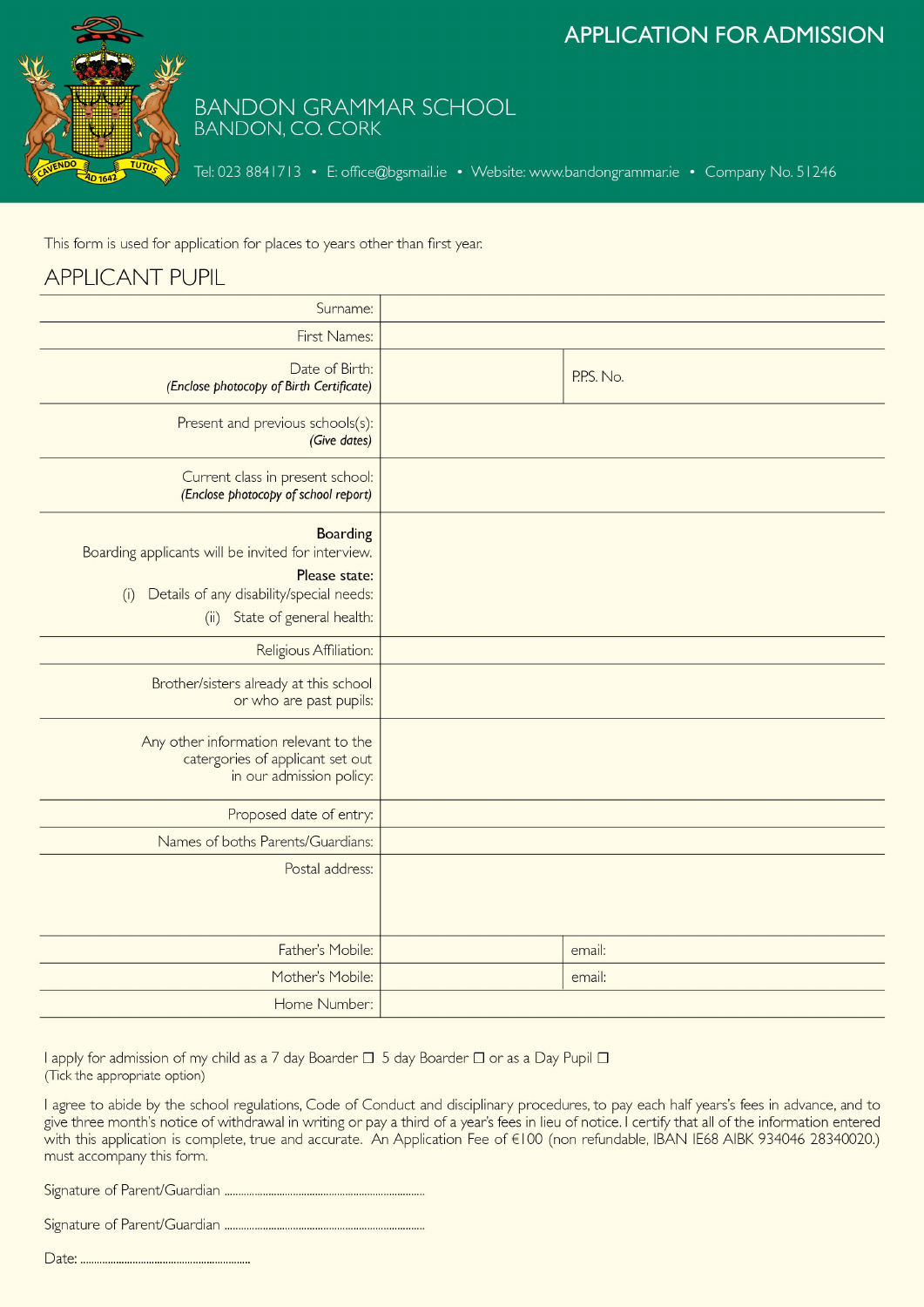

#### **Application and Enrolment Data**

## **Privacy Notice**

Who is collecting the data Bandon Grammar School, Richmount, Bandon, Co. Cork. T. 023 8841713 E. [office@bgsmail.ie](mailto:office@bgsmail.ie)

This Privacy Notice governs the manner in which Bandon Grammar School collects, uses, maintains and discloses information collected using School Forms.

### **Personal Identifiable Information (School)**

We collect personal identification information from students and prospective students in a variety of ways in connection with the delivery of education at our school. We will collect personal identification information from data subjects only if they voluntarily submit such information to us:

Student's Data (Lawful Basis: Public Interest, Consent, Legal Obligation):

- Name; Surname; Date of Birth; Address; Nationality; Religion
- Parent/Guardian Name; Phone Number; Home Address; Mobile Number; Emergency Contact Person & No.; Email; Mother's Maiden Name; Family Members (current/past)

#### **How we use collected information**

We use your personal data for purposes including:

- your application for enrolment of your child
- to care for your child's health and well-being
- to care for our staff and students
- to process grant applications, fees and scholarships
- to coordinate, evaluate, fund and organise educational programmes
- to comply with our legal obligations as an education body
- to comply with our monitoring and reporting obligations to Government bodies
- to process appeals, resolve disputes, and defend litigation, etc.

#### **How we protect your information**

We adopt appropriate data collection, storage and processing practices and security measures to protect against unauthorised access, alteration, disclosure or destruction of your personal information.